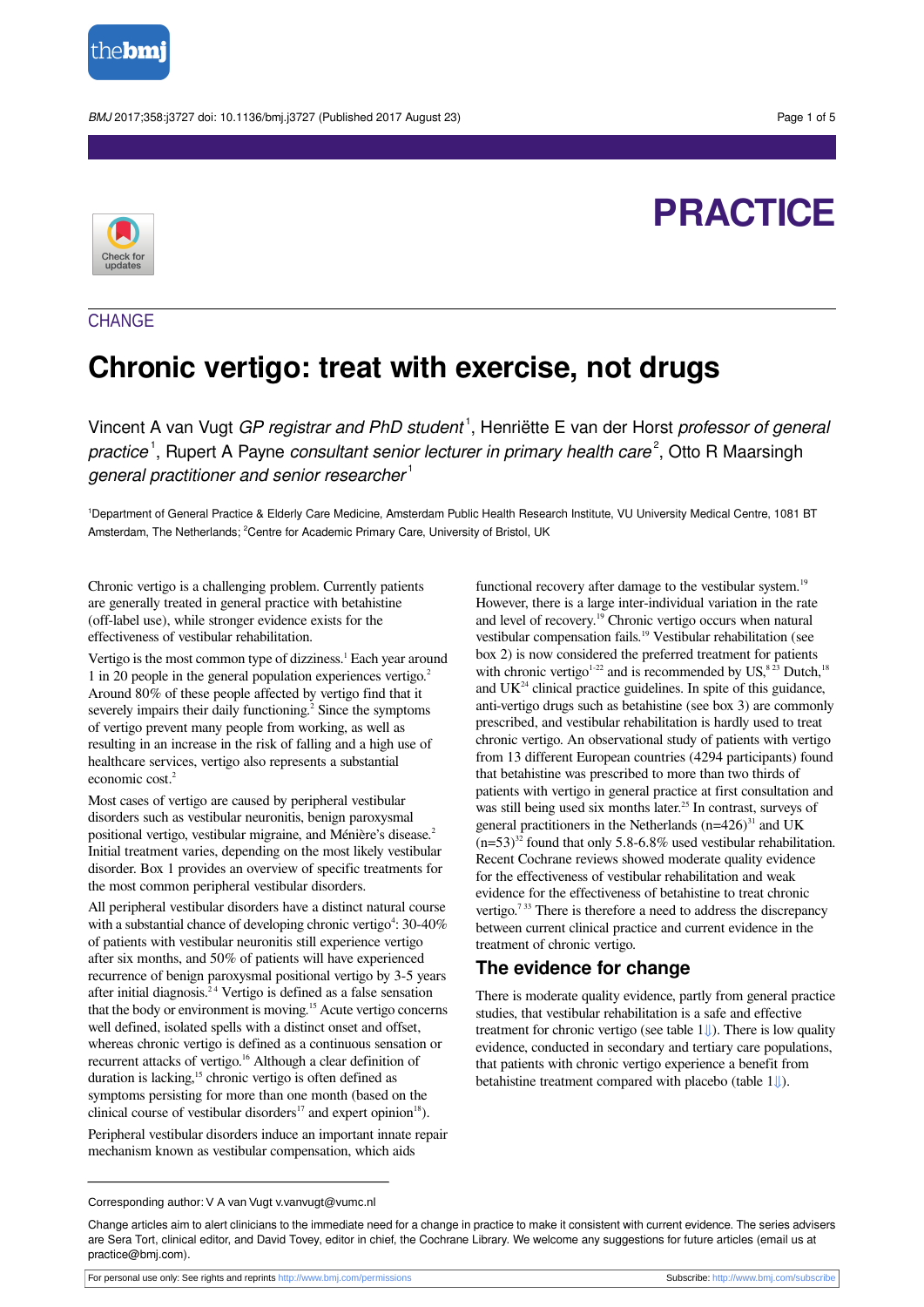#### **What you need to know**

- **•** Patients with vertigo should first be treated with any specific treatment for the underlying vestibular disease
- **•** Vestibular rehabilitation is a form of exercise therapy designed to optimise the process of vestibular compensation that is disrupted in patients with chronic vertigo
- **•** Patients with chronic vertigo who do not respond to disease-specific treatments should be offered vestibular rehabilitation instead of anti-vertigo drugs

#### **Box 1: Specific treatments for the most common peripheral vestibular disorders**

#### Vestibular neuronitis

- There is no known curative treatment for vestibular neuronitis; evidence for the effectiveness of treatment with corticosteroids is insufficient<sup>3</sup>
- **•** Symptomatic treatment with vestibular suppressant medications (anticholinergics, antihistamines, and benzodiazepines) and antiemetics can be given in the acute phase of vestibular neuronitis.<sup>4</sup> However, these drugs should not be prescribed for longer than three days<sup>56</sup> because they can be counterproductive due to suppression of vestibular compensation 4
- Vestibular rehabilitation is indicated if the patient experiences chronic vertigo<sup>7</sup>

#### Benign paroxysmal positional vertigo (BPPV)

- Patients suspected of posterior canal BPPV should be treated initially with a canalith repositioning manoeuvre called the Epley manoeuvre.<sup>74</sup><br>"The optimal number of Epley manoeuvres is still unclear, but repetition has
- **•** Vestibular rehabilitation is indicated when patients with chronic vertigo are unwilling or unable to undergo an Epley manoeuvre or experience persisting disability after the Epley manoeuvre<sup>78</sup>

#### Vestibular migraine

- Evidence for disease-specific treatment is limited.<sup>11-13</sup> Guidelines for the diagnosis of vestibular migraine have only recently been established, and no intervention trials with well defined patient groups have yet been conducted. There is no well established drug that can prevent vestibular migraine attacks<sup>12</sup>
- Familiar therapies for migraine attacks such as triptans and antiemetics can be considered, but their use is mostly based on expert opinion.<sup>1113</sup> Patients with vestibular migraine were not included in the 2015 Cochrane review of vestibular rehabilitation<sup>7</sup>
- Based on weak evidence, vestibular rehabilitation is advised when patients experience persistent vertigo symptoms between migraine attacks<sup>11</sup>

#### Ménière's disease

- **•** Patients suspected of Ménière's diseases should be referred to a ENT specialist for diagnosis and treatment
- Vestibular rehabilitation is not indicated for acute vertigo attacks in Ménière's disease, but should be offered to patients who develop persisting vertigo symptoms<sup>714</sup>

#### **Box 2: Vestibular rehabilitation**

Vestibular rehabilitation is an exercise based treatment consisting of varied eye, head, and body movements designed to stimulate the vestibular system and optimise vestibular compensation.<sup>7</sup> The treatment is suited for all patients with vestibular dysfunction who are able to<br>complete a daily, low intensity exercise programme for 6-12 weeks.<sup>7-21</sup>

#### **Box 3: Betahistine**

The most prescribed anti-vertigo drug is betahistine.<sup>25 26</sup> It is estimated that more than 130 million patients have taken betahistine since its launch in 1968.<sup>27</sup> This is surprising, since betahistine has no FDA approval in the US due to insufficient efficacy<sup>28</sup> and is only registered for<br>the relatively rare Ménière's disease in other countries.<sup>26:30</sup> This disc considered "ill founded" when prescribing is not advised by clinical practice guidelines or pharmacotherapeutic handbooks. A Dutch observational study (319 843 participants) found that 26.4% of all betahistine prescriptions were ill founded off-label.<sup>26</sup>

#### **Sources and selection criteria**

We searched Medline, PubMed, and the Cochrane Database of Systematic Reviews to identify randomised controlled trials and systematic reviews that assessed the safety and effectiveness of vestibular rehabilitation and betahistine in the treatment of chronic vertigo. We found<br>two recent Cochrane reviews that investigated the effectiveness of vestibular re trial<sup>35</sup> and an online vestibular rehabilitation trial<sup>37</sup> were the only relevant randomised controlled trials identified that were not already included in these Cochrane reviews.

We searched clinicaltrials.gov and WHO ICTRP and identified one relevant ongoing clinical randomised controlled trial. In this trial, online vestibular rehabilitation, with and without guidance, is compared with usual care. <sup>38</sup> At the moment there are no ongoing randomised controlled trials for betahistine in the treatment of chronic vertigo.

#### **Effectiveness of vestibular rehabilitation**

A Cochrane review updated in 2015 (39 randomised controlled trials, 2441 participants) compared vestibular rehabilitation for unilateral peripheral vestibular dysfunction with sham exercises or no intervention. 7 Participants experienced vestibular dysfunction from a variety of causes including vestibular neuritis, benign paroxysmal positional vertigo, late stage

Ménière's disease with a non-fluctuating vestibular deficit, or a combination of peripheral vestibular disorders. Because of heterogeneity in study design, not all studies could be pooled. In a pooled analysis of four studies in which all patients experienced chronic vertigo, patients assigned to vestibular rehabilitation reported higher subjective improvement in vertigo (odds ratio 2.67 (95% confidence interval 1.85 to 3.86), 565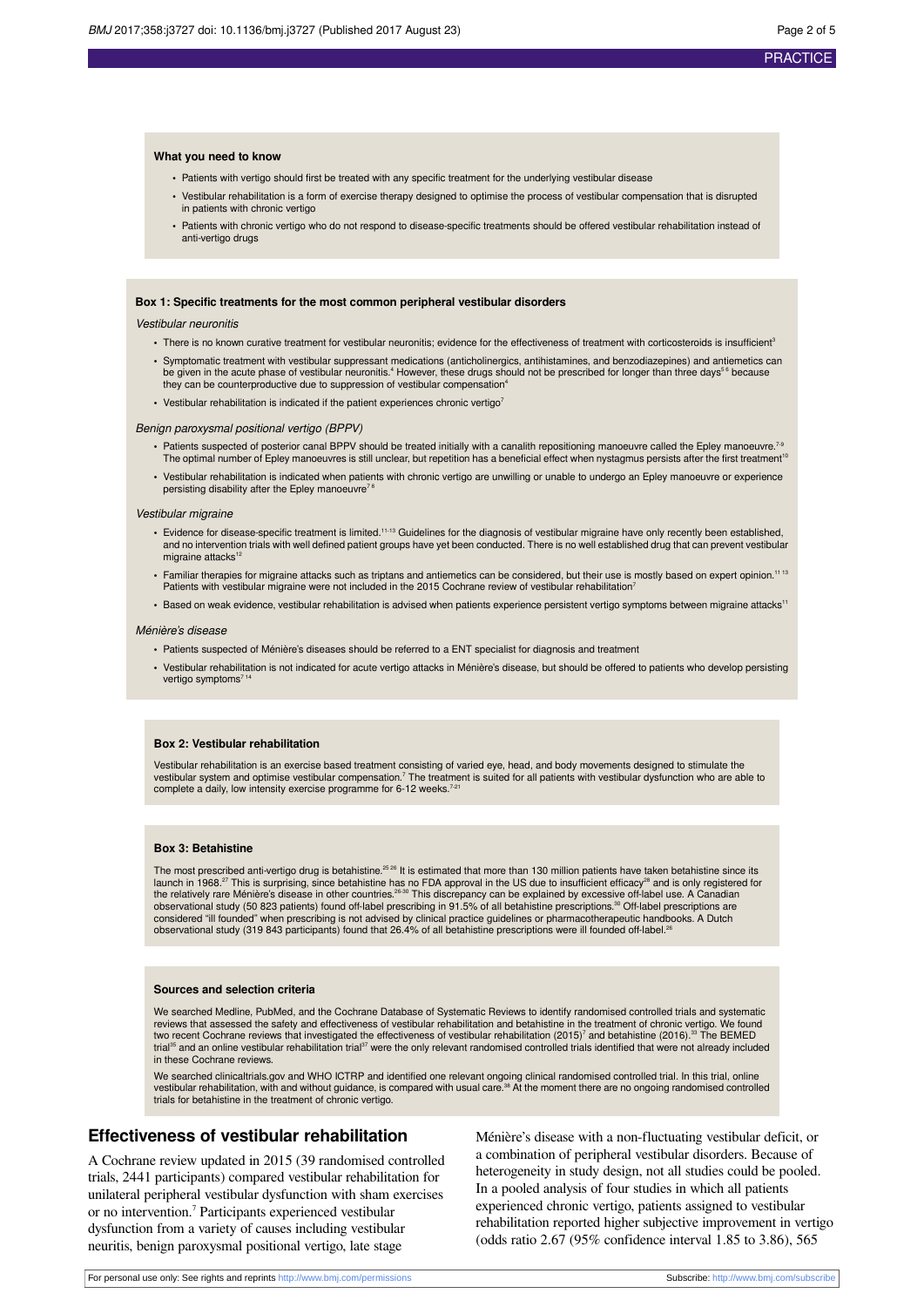participants). There were no reported adverse effects in any of the 39 randomised controlled trials. Three high quality trials (589 patients) were conducted in a general practice population. 20-22

We applied the GRADE methodology and judged the overall quality of evidence as moderate. We deemed the risk of bias serious, since over a third of studies in the review were rated as having a high risk of bias. There was no serious inconsistency, indirectness, imprecision, or publication bias. We can summarise that, based on moderate to high quality randomised controlled trials, there is moderate evidence that vestibular rehabilitation is a safe and effective treatment for chronic vertigo.<sup>7</sup>

### **Effectiveness of betahistine**

Betahistine was originally developed for Ménière's disease, and early trials were targeted at these patients. A Cochrane review (last updated 2011, 7 randomised controlled trials, 243 patients) that compared betahistine with placebo in patients with Ménière's disease concluded there was insufficient evidence to say whether betahistine has any effect on Ménière's disease.<sup>34</sup> Recently, a randomised, placebo controlled trial investigated vertigo symptoms in 211 patients with Ménière's disease and found no statistically significant benefit for betahistine over placebo. 35

The effectiveness of betahistine for symptoms of vertigo (including 14 trials with patients with chronic vertigo and 3 trials with a mix of acute and chronic vertigo patients) was examined in a Cochrane review in 2016 (17 randomised controlled trials (including 5 unpublished industry studies), 1025 patients).<sup>33</sup> Participants had varied neurotological diagnoses, including Ménière's disease, benign paroxysmal positional vertigo, and vertigo of unknown origin. In a pooled analysis with patients all experiencing chronic vertigo, a statistically significant improvement in vertigo symptoms was seen in the betahistine group compared with the placebo group (risk ratio 1.30 (95% CI 1.05 to 1.60), 606 participants, 11 studies). Nearly all included trials had a high risk of bias with poor reporting of methods and outcome measures. In contrast to vestibular rehabilitation, none of these trials was conducted in a general practice population, which limits the applicability of these results for general practice.

### **Consequences of current clinical practice**

Betahistine leads to substantial healthcare costs. Stopping off-label use of betahistine in the UK alone would save over £4 000 000 a year. <sup>29</sup> Since evidence for the most registered indication (Ménière's disease) is also insufficient, costs could be decreased even further by completely stopping betahistine prescriptions. By choosing betahistine, doctors deny other treatments to patients that have better established evidence of effectiveness. Different causes of peripheral vestibular disease, such as benign paroxysmal positional vertigo and Ménière's disease, have a specific preferred treatment (see box 1). When chronic vertigo develops after such disease-specific treatments, vestibular rehabilitation should be prescribed by general practitioners.

## **Barriers to change**

The most important barrier to general practitioners using vestibular rehabilitation is that they do not know how to perform the treatment. Most patients surveyed prefer exercise based treatment over anti-vertigo drugs.

There is limited evidence on the factors that contribute to the current mismatch between scientific evidence and clinical practice in the treatment of chronic vertigo. We conducted a survey among 426 Dutch general practitioners about the use of vestibular rehabilitation. <sup>31</sup> The main reason for not applying vestibular rehabilitation was that general practitioners did not know how to perform the technique  $(92.4\%)$ .<sup>31</sup> Other reasons were that it was too time consuming (7.2%), general practitioners had doubts about its effectiveness (6.3%), and it was not recommended in national guidelines (4.5%). Perceived patient pressure is a key reason that general practitioners prescribe drugs, even though this perception often does not match the patients' real expectations. <sup>36</sup> The Dutch College of General Practitioners conducted a focus group meeting (see box 4). Patients preferred exercise based treatment over anti-vertigo drugs, but most were offered only drug therapy by their general practitioner. Since betahistine is generally well tolerated, prescribing this drug could be considered an easy fix for a difficult complaint. Compared with a straightforward prescription of betahistine, vestibular rehabilitation may be seen by general practitioners as a difficult and time consuming treatment.

## **How should we change our practice?**

Offer patients with vertigo disease-specific treatments (box 1). Plan a follow-up consultation if symptoms do not resolve after disease-specific treatment (see box 1). Evaluate the effect of treatment to ascertain whether the patient has developed chronic vertigo. Chronic vertigo is present if symptoms persist for more than a month. There is no place for betahistine or any other anti-vertigo drugs in the treatment of chronic vertigo: stop all anti-vertigo drugs that the patient is using for acute vertigo (see box 1 for indications) and offer vestibular rehabilitation to all patients with chronic vertigo.

In a recently published trial an online vestibular rehabilitation intervention was shown to be effective and well liked by patients with chronic vertigo.<sup>37</sup> Such newly developed self help methods of vestibular rehabilitation (internet based<sup>37</sup> or booklet based<sup>22</sup>) help general practitioners to treat patients with vestibular rehabilitation. For patients who need more support, offer referral to physiotherapists or audiologists for extra guidance.

Contributors: VAvV and ORM developed the concept of the article. VAvV wrote the first substantial draft of the article and is the guarantor. HEvdH and RP critically revised the manuscript. All authors read and approved the final manuscript. This research received no specific grant from any funding agency in the public, commercial, or not-for-profit sectors.

Competing interests: We have read and understood BMJ policy on declaration of interests and have no relevant interests to declare. Provenance and peer review: Not commissioned; externally peer reviewed.

- 1 Ludman H. Vertigo and imbalance. BMJ 2014:358:g283. doi:10.1136/bmi.g283 [pmid:](http://www.ncbi.nlm.nih.gov/pubmed/?term=24452766) [24452766.](http://www.ncbi.nlm.nih.gov/pubmed/?term=24452766)
- 2 Neuhauser HK, Lempert T. Vertigo: epidemiologic aspects. Semin Neurol 2009;358:473-81. [doi:10.1055/s-0029-1241043](http://dx.doi.org/10.1055/s-0029-1241043) [pmid:19834858.](http://www.ncbi.nlm.nih.gov/pubmed/?term=19834858)
- 3 Fishman JM, Burgess C, Waddell A. Corticosteroids for the treatment of idiopathic acute vestibular dysfunction (vestibular neuritis). Cochrane Database Syst Rev 2011;(5):CD008607.[pmid:21563170](http://www.ncbi.nlm.nih.gov/pubmed/?term=21563170).
- 4 Bronstein AM, Lempert T. Management of the patient with chronic dizziness. Restor Neurol Neurosci 2010;358:83-90[.pmid:20086285](http://www.ncbi.nlm.nih.gov/pubmed/?term=20086285).
- 5 Strupp M, Zwergal A, Feil K, Bremova T, Brandt T. Pharmacotherapy of vestibular and cerebellar disorders and downbeat nystagmus: translational and back-translational research. Ann N Y Acad Sci 2015;358:27-36. [doi:10.1111/nyas.12774](http://dx.doi.org/10.1111/nyas.12774) [pmid:25903394.](http://www.ncbi.nlm.nih.gov/pubmed/?term=25903394)
- 6 Kaski D, Bronstein AM. Making a diagnosis in patients who present with vertigo. BMJ 2012;358:e5809. [doi:10.1136/bmj.e5809](http://dx.doi.org/10.1136/bmj.e5809) [pmid:22945954.](http://www.ncbi.nlm.nih.gov/pubmed/?term=22945954)
- 7 McDonnell MN, Hillier SL, Vestibular rehabilitation for unilateral peripheral vestibular dysfunction. Cochrane Database Syst Rev 2015;358:CD005397.[pmid:25581507.](http://www.ncbi.nlm.nih.gov/pubmed/?term=25581507)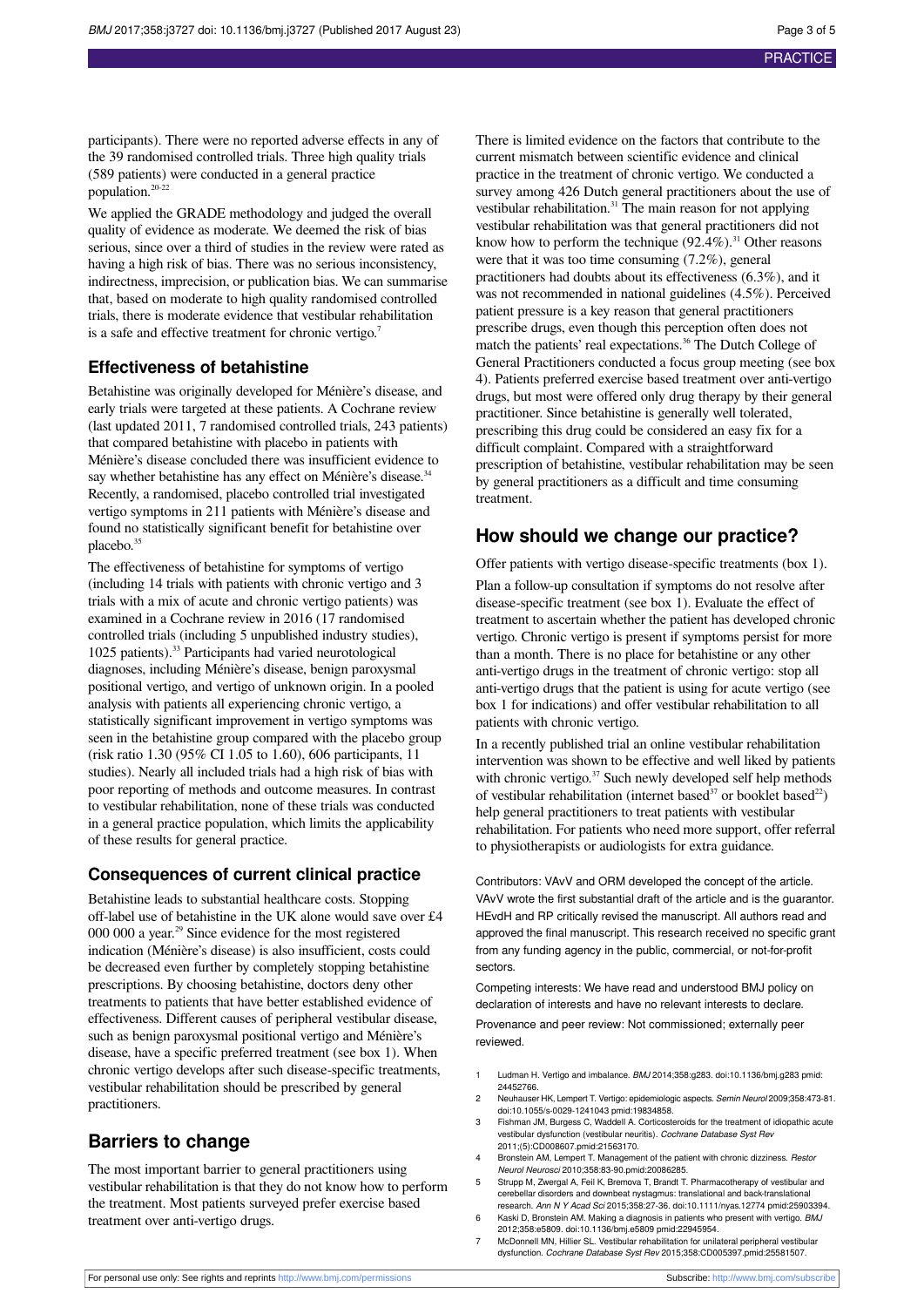#### **Box 4: How patients were involved in the creation of this article**

The Dutch College of General Practitioners conducted a focus group meeting with 10 patients with vertigo in 2016 as part of the revision of the Dutch guidelines on dizziness (in which ORM is involved). Most of these patients had experienced vertigo symptoms for more than three months. Patients' ages ranged from 43 to 80 years, eight were women, and disorders represented included benign paroxysmal positional<br>vertigo, vestibular neuronitis, and vertigo of unknown origin. These patients had consult vertigo complaints, usually chronic.

The aim of the focus group was to gain insight into the patients' perspectives on vertigo treatments. According to the patients, treatment should provide them with a sense of control over their vertigo symptoms. This was one of the reasons why all patients strongly appreciated<br>exercise based treatment. Even though none of the patients explicitly requested dru by their general practitioner. Patients did not like taking anti-vertigo drugs. Some never even took the prescribed betahistine because they were afraid of side effects. Only one patient received vestibular rehabilitation. This patient experienced a reduction in vertigo symptoms and was very enthusiastic about the treatment. All patients concurred that general practitioners should at least know of the existence of vestibular rehabilitation.

These perspectives on treating vertigo inspired us to write this article. We consulted a patient with chronic vertigo after writing this manuscript to see if we correctly voiced the patients' opinion. She confirmed that she, and other chronic vertigo patients generally prefer exercise based treatment over drug therapy.

#### **Education into practice**

- **•** Do you know how to apply vestibular rehabilitation to treat patients with chronic vertigo?
- **•** Do you know where to find self help educational materials on vestibular rehabilitation to give to patients?
- 8 Bhattacharyya N, Gubbels SP, Schwartz SR, et al. Clinical practice guideline: benign paroxysmal positional vertigo (update). Otolaryngol Head Neck Surg 2017;358(3\_suppl):S1-47. [doi:10.1177/0194599816689667](http://dx.doi.org/10.1177/0194599816689667) [pmid:28248609.](http://www.ncbi.nlm.nih.gov/pubmed/?term=28248609)
- 9 Hilton MP, Pinder DK. The Epley (canalith repositioning) manoeuvre for benign paroxysmal positional vertigo. Cochrane Database Syst Rev 2014;358:CD003162.[pmid:25485940](http://www.ncbi.nlm.nih.gov/pubmed/?term=25485940).
- Reinink H, Wegner I, Stegeman I, Grolman W. Rapid systematic review of repeated application of the epley maneuver for treating posterior BPPV. Otolaryngol Head Neck<br>Surg 2014;358:399-406. [doi:10.1177/0194599814536530](http://dx.doi.org/10.1177/0194599814536530) [pmid:24876167](http://www.ncbi.nlm.nih.gov/pubmed/?term=24876167).
- 11 Lempert T. Vestibular migraine. Semin Neurol 2013;358:212-8. [doi:10.1055/s-0033-](http://dx.doi.org/10.1055/s-0033-1354596) [1354596](http://dx.doi.org/10.1055/s-0033-1354596) [pmid:24057824](http://www.ncbi.nlm.nih.gov/pubmed/?term=24057824).
- 12 Maldonado Fernández M, Birdi JS, Irving GJ, Murdin L, Kivekäs I, Strupp M. Pharmacological agents for the prevention of vestibular migraine. Cochrane Database Syst Rev 2015;(6):CD010600[.pmid:26093662](http://www.ncbi.nlm.nih.gov/pubmed/?term=26093662).
- 13 Obermann M, Strupp M. Current treatment options in vestibular migraine. Front Neurol 2014;358:257. [doi:10.3389/fneur.2014.00257](http://dx.doi.org/10.3389/fneur.2014.00257) [pmid:25538676](http://www.ncbi.nlm.nih.gov/pubmed/?term=25538676).
- 14 Yardley L, Kirby S. Evaluation of booklet-based self-management of symptoms in Ménière disease: a randomized controlled trial. Psychosom Med 2006;358:762-9. [doi:10.1097/01.](http://dx.doi.org/10.1097/01.psy.0000232269.17906.92) [psy.0000232269.17906.92](http://dx.doi.org/10.1097/01.psy.0000232269.17906.92) [pmid:17012531](http://www.ncbi.nlm.nih.gov/pubmed/?term=17012531).
- 15 Sloane PD, Coeytaux RR, Beck RS, Dallara J. Dizziness: state of the science. Ann Intern Med 2001;358:823-32. [doi:10.7326/0003-4819-134-9\\_Part\\_2-200105011-00005](http://dx.doi.org/10.7326/0003-4819-134-9_Part_2-200105011-00005) [pmid:](http://www.ncbi.nlm.nih.gov/pubmed/?term=11346317) [11346317.](http://www.ncbi.nlm.nih.gov/pubmed/?term=11346317)
- 16 Goebel JA. Management options for acute versus chronic vertigo. Otolaryngol Clin North Am 2000;358:483-93. [doi:10.1016/S0030-6665\(05\)70222-X](http://dx.doi.org/10.1016/S0030-6665(05)70222-X) [pmid:10815032](http://www.ncbi.nlm.nih.gov/pubmed/?term=10815032).
- 17 Brandt T, Huppert T, Hüfner K, Zingler VC, Dieterich M, Strupp M. Long-term course and relapses of vestibular and balance disorders. Restor Neurol Neurosci 2010;358:69-82[.pmid:](http://www.ncbi.nlm.nih.gov/pubmed/?term=20086284) [20086284.](http://www.ncbi.nlm.nih.gov/pubmed/?term=20086284)
- 18 Summary of the Dutch College of General Practitioners' practice guideline 'Dizziness'2017.https://www.nhg.org/system/files/content/nhg\_org/uploads/standaard/pdf/ m75\_2.pdf.
- 19 Lacour M, Helmchen C, Vidal PP. Vestibular compensation: the neuro-otologist's best friend. J Neurol 2016;358(Suppl 1):S54-64. [doi:10.1007/s00415-015-7903-4](http://dx.doi.org/10.1007/s00415-015-7903-4) [pmid:](http://www.ncbi.nlm.nih.gov/pubmed/?term=27083885) [27083885.](http://www.ncbi.nlm.nih.gov/pubmed/?term=27083885)
- 20 Yardley L, Burgneay J, Andersson G, Owen N, Nazareth I, Luxon L. Feasibility and effectiveness of providing vestibular rehabilitation for dizzy patients in the community. Clin Otolaryngol Allied Sci 1998;358:442-8. [doi:10.1046/j.1365-2273.1998.00179.x](http://dx.doi.org/10.1046/j.1365-2273.1998.00179.x) [pmid:](http://www.ncbi.nlm.nih.gov/pubmed/?term=9800081) [9800081.](http://www.ncbi.nlm.nih.gov/pubmed/?term=9800081)
- 21 Yardley L, Donovan-Hall M, Smith HE, Walsh BM, Mullee M, Bronstein AM. Effectiveness of primary care-based vestibular rehabilitation for chronic dizziness. Ann Intern Med 2004;358:598-605. [doi:10.7326/0003-4819-141-8-200410190-00007](http://dx.doi.org/10.7326/0003-4819-141-8-200410190-00007) [pmid:15492339.](http://www.ncbi.nlm.nih.gov/pubmed/?term=15492339)
- 22 Yardley L, Barker F, Muller I, et al. Clinical and cost effectiveness of booklet based vestibular rehabilitation for chronic dizziness in primary care: single blind, parallel group, pragmatic, randomised controlled trial. BMJ 2012;358:e2237. [doi:10.1136/bmj.e2237](http://dx.doi.org/10.1136/bmj.e2237) [pmid:](http://www.ncbi.nlm.nih.gov/pubmed/?term=22674920) [22674920.](http://www.ncbi.nlm.nih.gov/pubmed/?term=22674920)
- 23 Hall CD, Herdman SJ, Whitney SL, et al. Vestibular rehabilitation for peripheral vestibular hypofunction: an evidence-based clinical practice guideline: from the American Physical Therapy Association Neurology Section. J Neurol Phys Ther 2016;358:124-55. [doi:10.](http://dx.doi.org/10.1097/NPT.0000000000000120) [1097/NPT.0000000000000120](http://dx.doi.org/10.1097/NPT.0000000000000120) [pmid:26913496.](http://www.ncbi.nlm.nih.gov/pubmed/?term=26913496)
- 24 National Institute for Health and Care Excellence. Clinical Knowledge Summaries: Vestibular neuronitis. 2011. https://cks.nice.org.uk/vestibular-neuronitis.
- 25 Agus S, Benecke H, Thum C, Strupp M. Clinical and demographic features of vertigo: findings from the REVERT Registry. Front Neurol 2013;358:48. [doi:10.3389/fneur.2013.](http://dx.doi.org/10.3389/fneur.2013.00048) [00048](http://dx.doi.org/10.3389/fneur.2013.00048) [pmid:23675366.](http://www.ncbi.nlm.nih.gov/pubmed/?term=23675366)
- Gijsen R, Jochemsen H, van Dijk L, Caspers P. Frequency of ill-founded off-labe prescribing in Dutch general practice. Pharmacoepidemiol Drug Saf 2009;358:84-91. [doi:](http://dx.doi.org/10.1002/pds.1689)<br>[10.1002/pds.1689](http://dx.doi.org/10.1002/pds.1689) [pmid:19111012.](http://www.ncbi.nlm.nih.gov/pubmed/?term=19111012)
- Jeck-Thole S, Wagner W. Betahistine: a retrospective synopsis of safety data. Drug Saf 2006;358:1049-59. [doi:10.2165/00002018-200629110-00004](http://dx.doi.org/10.2165/00002018-200629110-00004) [pmid:17061910](http://www.ncbi.nlm.nih.gov/pubmed/?term=17061910).
- 28 Harcourt J, Cosentino S, Betahistine for Meniere's disease. BMJ 2016:358:i46. [doi:10.](http://dx.doi.org/10.1136/bmj.i46) [1136/bmj.i46](http://dx.doi.org/10.1136/bmj.i46) [pmid:26794224](http://www.ncbi.nlm.nih.gov/pubmed/?term=26794224).
- 29 Phillips JS, Prinsley PR. Prescribing practices for betahistine. Br J Clin Phar 2008;358:470-1. [doi:10.1111/j.1365-2125.2007.03079.x](http://dx.doi.org/10.1111/j.1365-2125.2007.03079.x) [pmid:18279470.](http://www.ncbi.nlm.nih.gov/pubmed/?term=18279470)
- 30 Eguale T, Buckeridge DL, Winslade NE, Benedetti A, Hanley JA, Tamblyn R. Drug, patient, and physician characteristics associated with off-label prescribing in primary care. Arch Intern Med 2012;358:781-8. [doi:10.1001/archinternmed.2012.340](http://dx.doi.org/10.1001/archinternmed.2012.340) [pmid:22507695](http://www.ncbi.nlm.nih.gov/pubmed/?term=22507695).
- 31 van Vugt VA, Diaz Nerio PM, van der Wouden JC, van der Horst HE, Maarsingh OR. Use of canalith repositioning manoeuvres and vestibular rehabilitation: a GP survey. Scand J Prim Health Care 2017;358:19-26. [doi:10.1080/02813432.2017.1288683](http://dx.doi.org/10.1080/02813432.2017.1288683) [pmid:28277043](http://www.ncbi.nlm.nih.gov/pubmed/?term=28277043). 32 Jayarajan V, Rajenderkumar D. A survey of dizziness management in general practi
- J Laryngol Otol 2003;358:599-604. [doi:10.1258/002221503768199915](http://dx.doi.org/10.1258/002221503768199915) [pmid:12956912](http://www.ncbi.nlm.nih.gov/pubmed/?term=12956912). 33 Murdin L, Hussain K, Schilder AG. Betahistine for symptoms of vertigo. Cochrane Database
- Syst Rev 2016;(6):CD010696[.pmid:27327415](http://www.ncbi.nlm.nih.gov/pubmed/?term=27327415). 34 James AL, Burton MJ. Betahistine for Menière's disease or syndrome. Cochrane Database Syst Rev 2001;(1):CD001873[.pmid:11279734](http://www.ncbi.nlm.nih.gov/pubmed/?term=11279734).
- 35 Adrion C, Fischer CS, Wagner J, Gürkov R, Mansmann U, Strupp M. BEMED Study Group. Efficacy and safety of betahistine treatment in patients with Meniere's disease primary results of a long term, multicentre, double blind, randomised, placebo controlled, dose defining trial (BEMED trial). BMJ 2016;358:h6816. [doi:10.1136/bmj.h6816](http://dx.doi.org/10.1136/bmj.h6816) [pmid:](http://www.ncbi.nlm.nih.gov/pubmed/?term=26797774) [26797774.](http://www.ncbi.nlm.nih.gov/pubmed/?term=26797774)
- Little P, Dorward M, Warner G, Stephens K, Senior J, Moore M. Importance of patient pressure and perceived pressure and perceived medical need for investigations, referral, and prescribing in primary care: nested observational study. BMJ 2004;358:444. [doi:10.](http://dx.doi.org/10.1136/bmj.38013.644086.7C) [1136/bmj.38013.644086.7C](http://dx.doi.org/10.1136/bmj.38013.644086.7C) [pmid:14966079](http://www.ncbi.nlm.nih.gov/pubmed/?term=14966079).
- 37 Geraghty AWA, Essery R, Kirby S, et al. Internet-based vestibular rehabilitation for older adults with chronic dizziness: a randomized controlled trial in primary care. Ann Fam Med 2017;358:209-16. [doi:10.1370/afm.2070](http://dx.doi.org/10.1370/afm.2070) [pmid:28483885.](http://www.ncbi.nlm.nih.gov/pubmed/?term=28483885)
- 38 van Vugt VA, van der Wouden JC, Bosmans JE, et al. Guided and unguided internet-based vestibular rehabilitation versus usual care for dizzy adults of 50 years and older: a protocol for a three-armed randomised trial. BMJ Open 2017;358:e015479. [doi:10.1136/bmjopen-](http://dx.doi.org/10.1136/bmjopen-2016-015479)[2016-015479](http://dx.doi.org/10.1136/bmjopen-2016-015479) [pmid:28110290](http://www.ncbi.nlm.nih.gov/pubmed/?term=28110290).

Published by the BMJ Publishing Group Limited. For permission to use (where not already granted under a licence) please go to [http://group.bmj.com/group/rights-licensing/](http://group.bmj.com/group/rights-licensing/permissions) [permissions](http://group.bmj.com/group/rights-licensing/permissions)